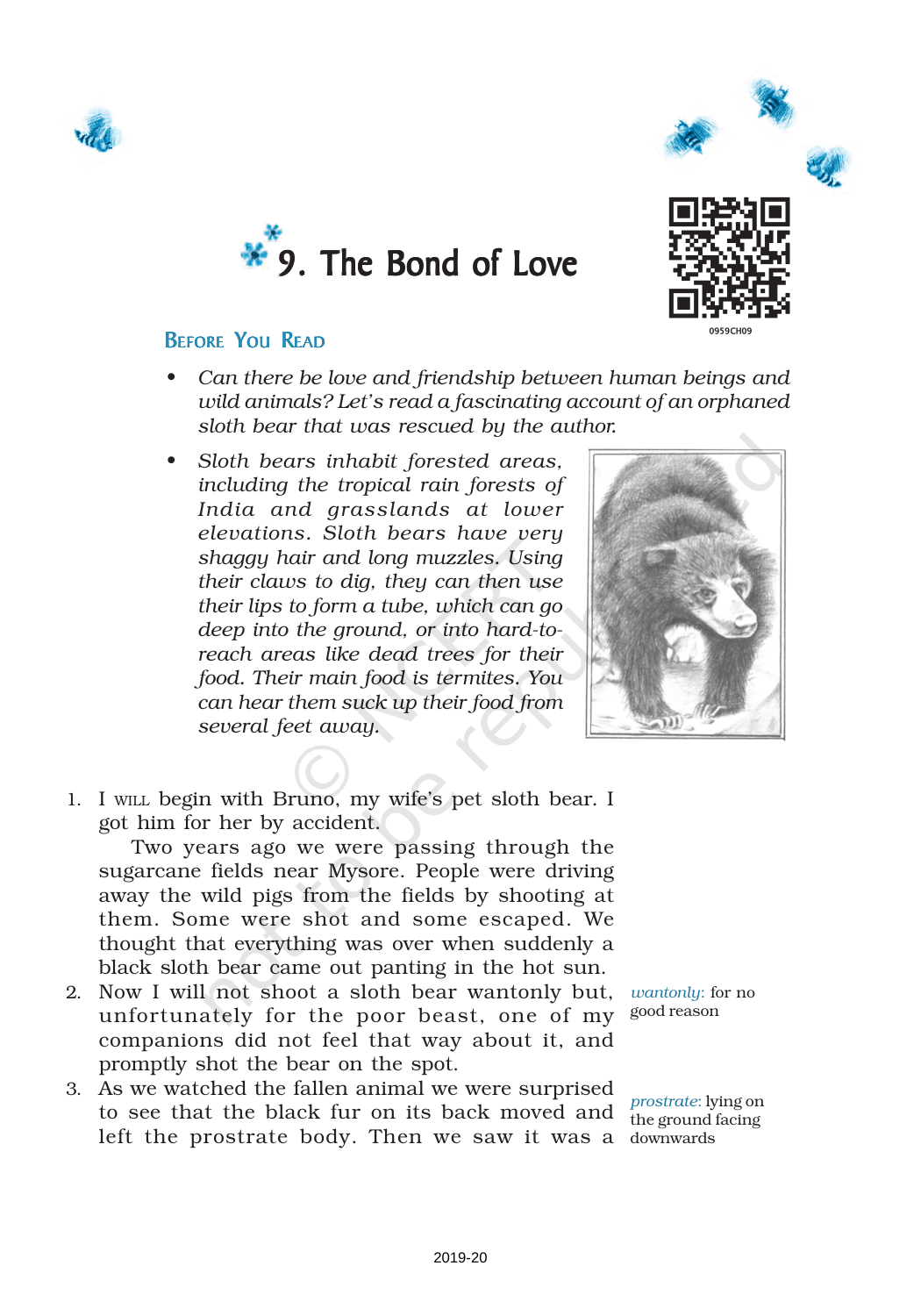

baby bear that had been riding on its mother's back when the sudden shot had killed her. The little creature ran around its prostrate parent making a pitiful noise.

- 4. I ran up to it to attempt a capture. It scooted into *scooted*: ran away the sugarcane field. Following it with my companions, I was at last able to grab it by the scruff of its neck while it snapped and tried to scratch me with its long, hooked claws.
- 5. We put it in one of the gunny-bags we had brought and when I got back to Bangalore I duly presented it to my wife. She was delighted! She at once put a coloured ribbon around its neck, and after discovering the cub was a 'boy' she christened it Bruno.
- 6. Bruno soon took to drinking milk from a bottle. It was but a step further and within a very few days he started eating and drinking everything else. And everything is the right word, for he ate porridge made from any ingredients, vegetables, fruit, nuts, meat (especially pork), curry and rice regardless of condiments and chillies, bread, eggs, chocolates, *condiments*: spices sweets, pudding, ice-cream, etc., etc., etc. As for drink: milk, tea, coffee, lime-juice, aerated water, buttermilk, beer, alcoholic liquor and, in fact, anything liquid. It all went down with relish.
- 7. The bear became very attached to our two Alsatian dogs and to all the children of the tenants living in our bungalow. He was left quite free in his younger days and spent his time in playing, running into the kitchen and going to sleep in our beds.
- 8. One day an accident befell him. I put down poison (barium carbonate) to kill the rats and mice that had got into my library. Bruno entered the library as he often did, and he ate some of the poison. Paralysis set in to the extent that he could not stand on his feet. But he dragged himself on his stumps to my wife, who called me. I guessed what had happened. Off I rushed in the car to the vet's residence. A case of poisoning! Tame Bear — barium carbonate — what to do?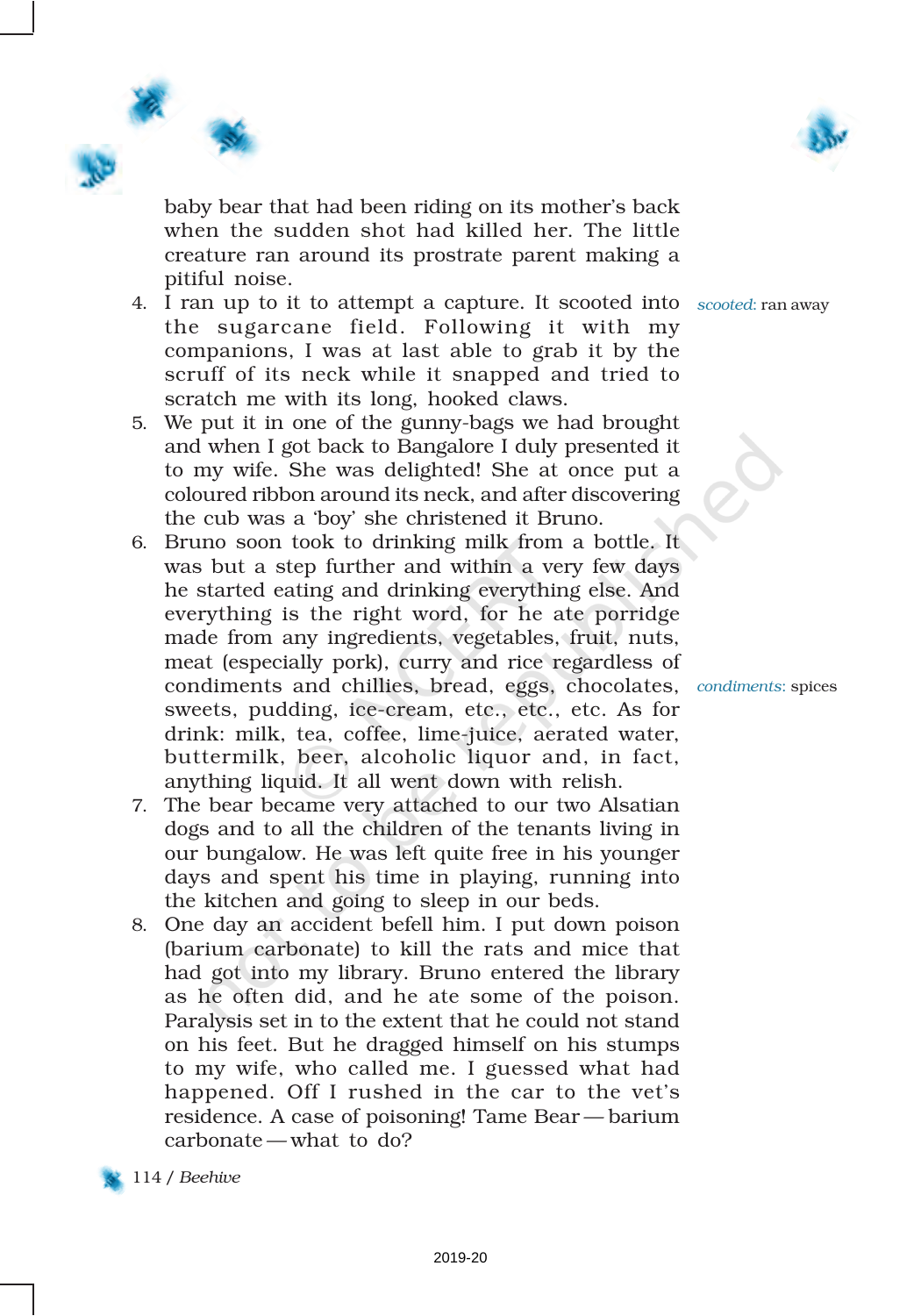9. Out came his medical books, and a feverish reference to index began: "What poison did you say, sir?" "Barium carbonate". "Ah yes—B—Ba—Barium Salts—Ah! Barium carbonate! Symptoms paralysis—treatment—injections of ... Just a minute, sir. I'll bring my syringe and the medicine."

A dash back to the car. Bruno still floundering *floundering:* about on his stumps, but clearly weakening rapidly; some vomiting, heavy breathing, with heaving flanks and gaping mouth.

- 10. Hold him, everybody! In goes the hypodermic— Bruno squeals  $-10$  c.c. of the antidote enters his system without a drop being wasted. Ten minutes later: condition unchanged! Another 10 c.c. injected! Ten minutes later: breathing less stertorous— Bruno can move his arms and legs a little although noisy breathing (as in he cannot stand yet. Thirty minutes later: Bruno gets up and has a great feed! He looks at us disdainfully, as much as to say, 'What's barium carbonate to a big black bear like me?' Bruno is still eating.
- 11. Another time he found nearly one gallon of old engine oil which I had drained from the sump of the Studebaker and was keeping as a weapon against *Studebaker*: an old the inroads of termites. He promptly drank the lot. American car But it had no ill effects whatever.
- 12. The months rolled on and Bruno had grown many times the size he was when he came. He had equalled the Alsatians in height and had even outgrown them. But was just as sweet, just as mischievous, just as playful. And he was very fond of us all. Above all, he loved my wife, and she loved him too! She had changed his name from Bruno, to Baba, a Hindustani word signifying 'small boy'. And he could do a few tricks, too. At the command, 'Baba, wrestle', or 'Baba, box,' he vigorously tackled anyone who came forward for a rough and tumble. Give him a stick and say 'Baba, hold gun', and he pointed the stick at you. Ask him, 'Baba, where's baby?' and he immediately produced and cradled



struggling to move

*hypodermic*: a long needle used to give an injection under the skin

*stertorous breathing*: snoring)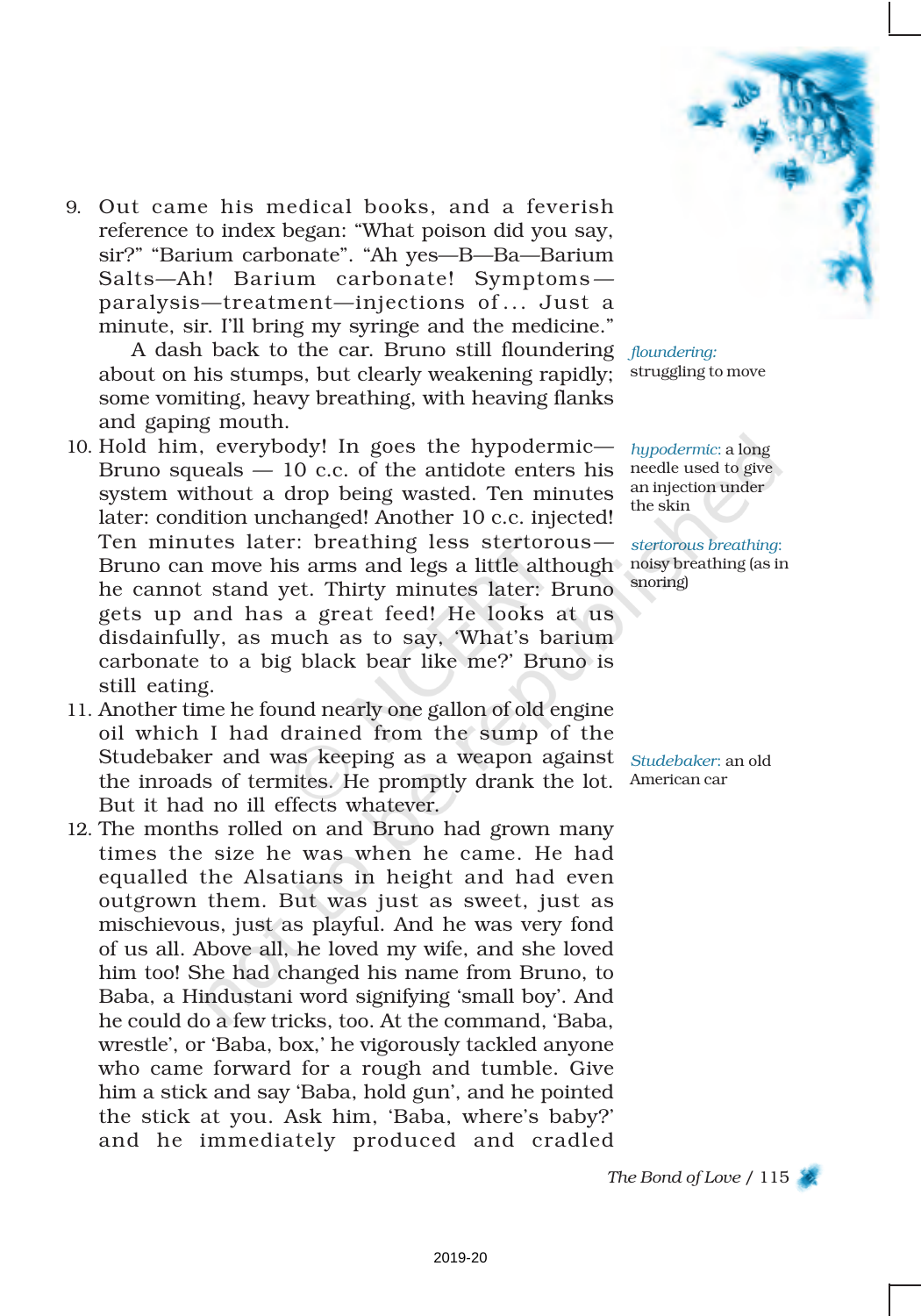affectionately a stump of wood which he had carefully concealed in his straw bed. But because of the tenants' children, poor Bruno, or Baba, had to be kept chained most of the time.

- 13. Then my son and I advised my wife, and friends advised her too, to give Baba to the zoo at Mysore. He was getting too big to keep at home. After some weeks of such advice she at last consented. Hastily, and before she could change her mind, a letter was written to the curator of the zoo. Did he want a tame bear for his collection? He replied, "Yes". The zoo sent a cage from Mysore in a lorry, a distance of eighty-seven miles, and Baba was packed off.
- 14. We all missed him greatly; but in a sense we were relieved. My wife was inconsolable. She wept and fretted. For the first few days she would not eat a thing. Then she wrote a number of letters to the curator. How was Baba? Back came the replies, "Well, but fretting; he refuses food too."
- 15. After that, friends visiting Mysore were begged to make a point of going to the zoo and seeing how Baba was getting along. They reported that he was well but looked very thin and sad. All the keepers at the zoo said he was fretting. For three months I *fretting*: worried; managed to restrain my wife from visiting Mysore. Then she said one day, "I must see Baba. Either you take me by car; or I will go myself by bus or train." So I took her by car.
- 16. Friends had conjectured that the bear would not recognise her. I had thought so too. But while she was yet some yards from his cage Baba saw her and recognised her. He howled with happiness. She ran up to him, petted him through the bars, and he stood on his head in delight.
- 17. For the next three hours she would not leave that cage. She gave him tea, lemonade, cakes, ice-cream and what not. Then 'closing time' came and we had to leave. My wife cried bitterly; Baba cried bitterly; even the hardened curator and the keepers

*curator*: here, a person in charge of the zoo

unhappy; not relaxed

*conjectured*: formed an opinion by guessing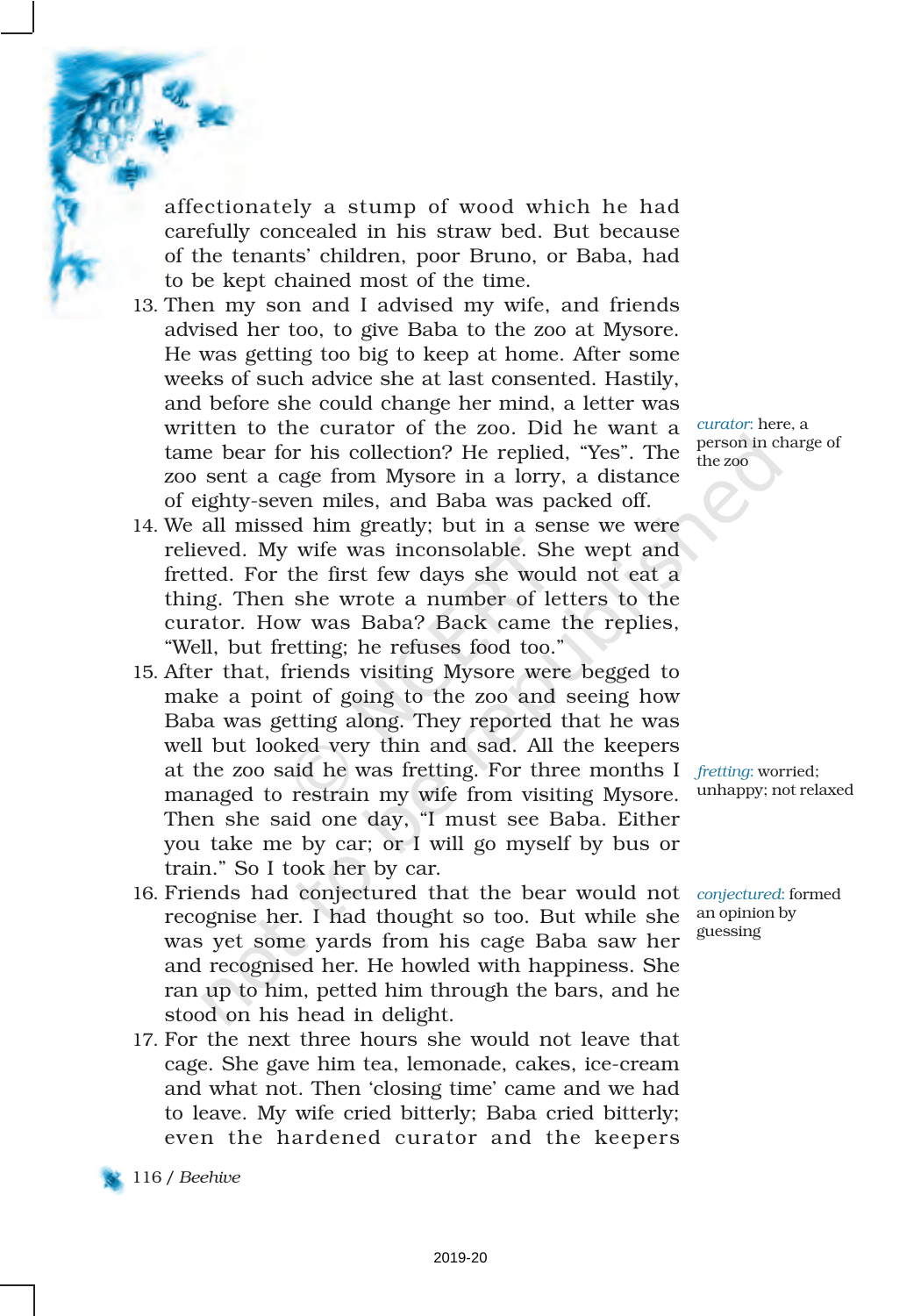



felt depressed. As for me, I had reconciled myself to what I knew was going to happen next.

- 18. "Oh please, sir," she asked the curator, "may I have my Baba back"? Hesitantly, he answered, "Madam, he belongs to the zoo and is Government property now. I cannot give away Government property. But if my boss, the superintendentat Bangalore agrees, certainly you may have him back."
- 19. There followed the return journey to Bangalore and a visit to the superintendent's bungalow. A tearful pleading: "Baba and I are both fretting for each other. Will you please give him back to me?" He was a kind-hearted man and consented. Not only that, but he wrote to the curator telling



*For the next three hours she would not leave that cage ...*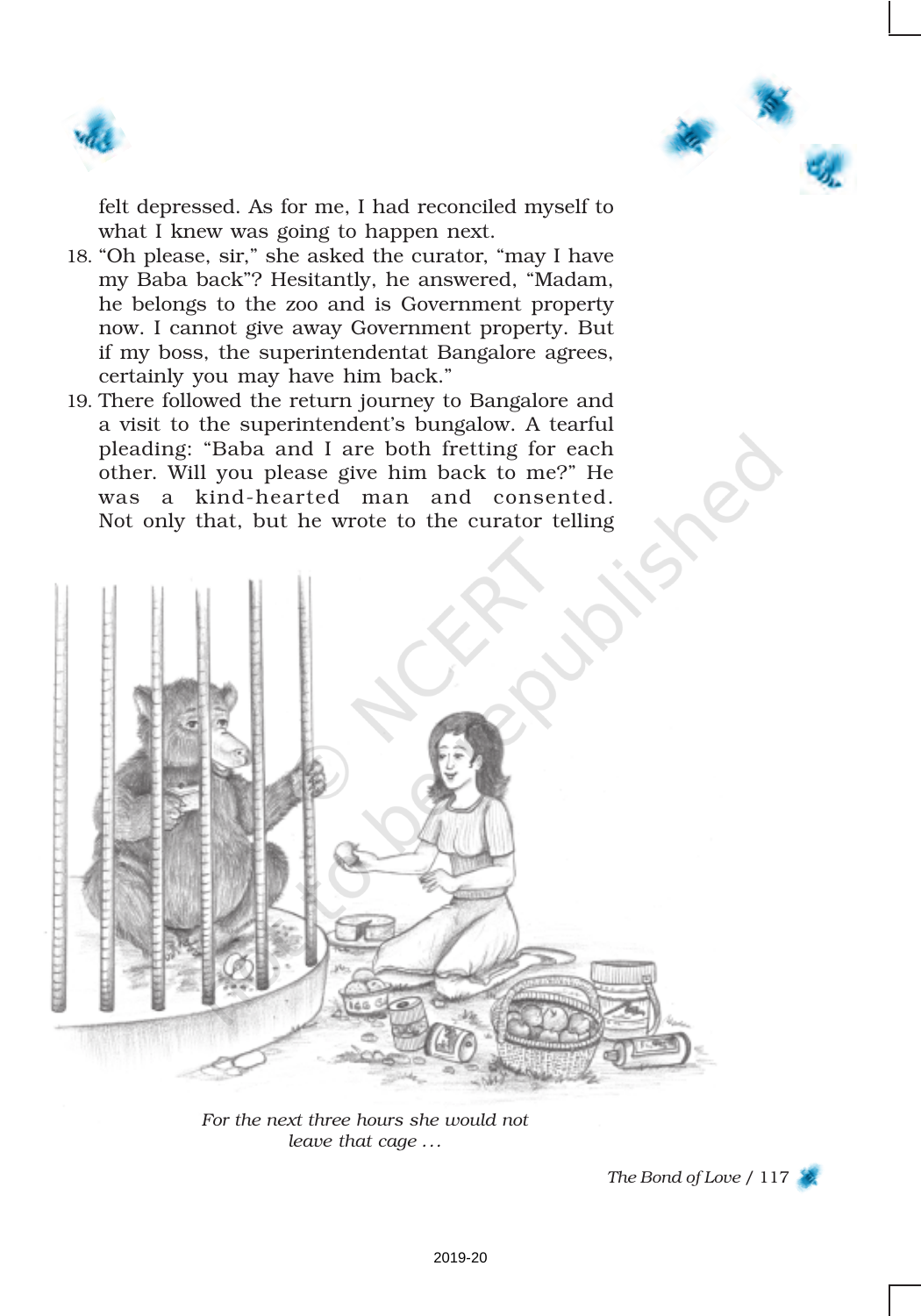

him to lend us a cage for transporting the bear to Bangalore.

- 20. Back we went to Mysore again, armed with the superintendent's letter. Baba was driven into a small cage and hoisted on top of the car; the cage was tied securely, and a slow and careful return journey to Bangalore was accomplished.
- 21. Once home, a squad of coolies were engaged for special work in our compound. An island was made for Baba. It was twenty feet long and fifteen feet wide, and was surrounded by a dry pit, or moat, six feet wide and seven feet deep. A wooden box that once housed fowls was brought and put on the island for Baba to sleep in at night. Straw was placed inside to keep him warm, and his 'baby', the gnarled *gnarled*: rugged; stump, along with his 'gun', the piece of bamboo, both of which had been sentimentally preserved since he had been sent away to the zoo, were put back for him to play with.
- 22. In a few days the coolies hoisted the cage on to the island and Baba was released. He was delighted; standing on his hindlegs, he pointed his 'gun' and cradled his 'baby'. My wife spent hours sitting on a chair there while he sat on her lap. He was fifteen months old and pretty heavy too!
- 23. The way my wife reaches the island and leaves it is interesting. I have tied a rope to the overhanging branch of a mango tree with a loop at its end. Putting one foot in the loop, she kicks off with the other, to bridge the six-foot gap that constitutes the width of the surrounding pit. The return journey is made the same way. But who can say now that a sloth bear has no sense of affection, no memory and no individual characteristics?

KENNETH ANDERSON

twisted

*hoisted*: raised by means of ropes or pulleys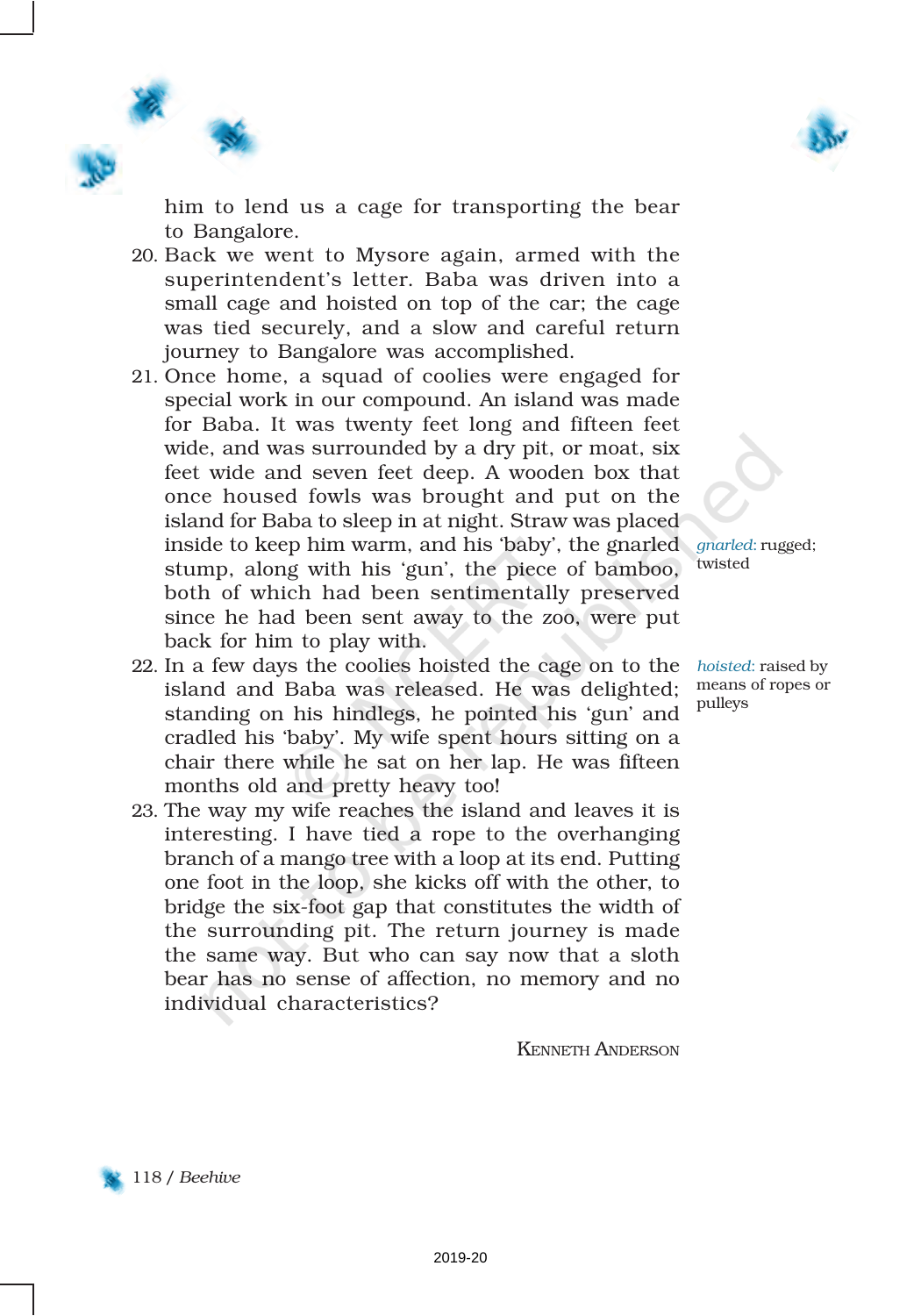

I. Given in the box are some headings. Find the relevant paragraphs in the text to match the headings.

An Orphaned Cub; Bruno's Food-chart; An Accidental Case of Poisoning; Playful Baba; Pain of Separation; Joy of Reunion; A Request to the Zoo; An Island in the Courtyard

- II. Answer the following questions.
	- 1. "I got him for her by accident."
		- (i) Who says this?
		- (ii) Who do 'him' and 'her' refer to?
		- (iii) What is the incident referred to here?
	- 2. "He stood on his head in delight."
		- (i) Who does 'he' refer to?
		- (ii) Why was he delighted?
	- 3. "We all missed him greatly: but in a sense we were relieved."
		- (i) Who does 'we all' stand for?
		- (ii) Who did they miss?
		- (iii) Why did they nevertheless feel relieved?

III. Answer the following questions in 30 to 40 words each.

- 1. On two occasions Bruno ate/drank something that should not be eaten/ drunk. What happened to him on these occasions?
- 2. Was Bruno a loving and playful pet? Why, then, did he have to be sent away?
- 3. How was the problem of what to do with Bruno finally solved?

### Thinking about Language

I. 1. Find these words in the lesson. They all have *ie* or *ei* in them.

f ld ingred nts h ght misch vous fr\_\_nds \_\_ghty-seven rel\_ved p\_ce

2. Now here are some more words. Complete them with *ei* or *ie*. Consult a dictionary if necessary.

|  |  |  |  | bel ve rec ve w rd l sure s ze |
|--|--|--|--|--------------------------------|
|  |  |  |  | w_ght r_gn f_gn gr_f p_rce     |

(There is a popular rule of spelling: 'i' before 'e' except after 'c'. Check if this rule is true by looking at the words above.)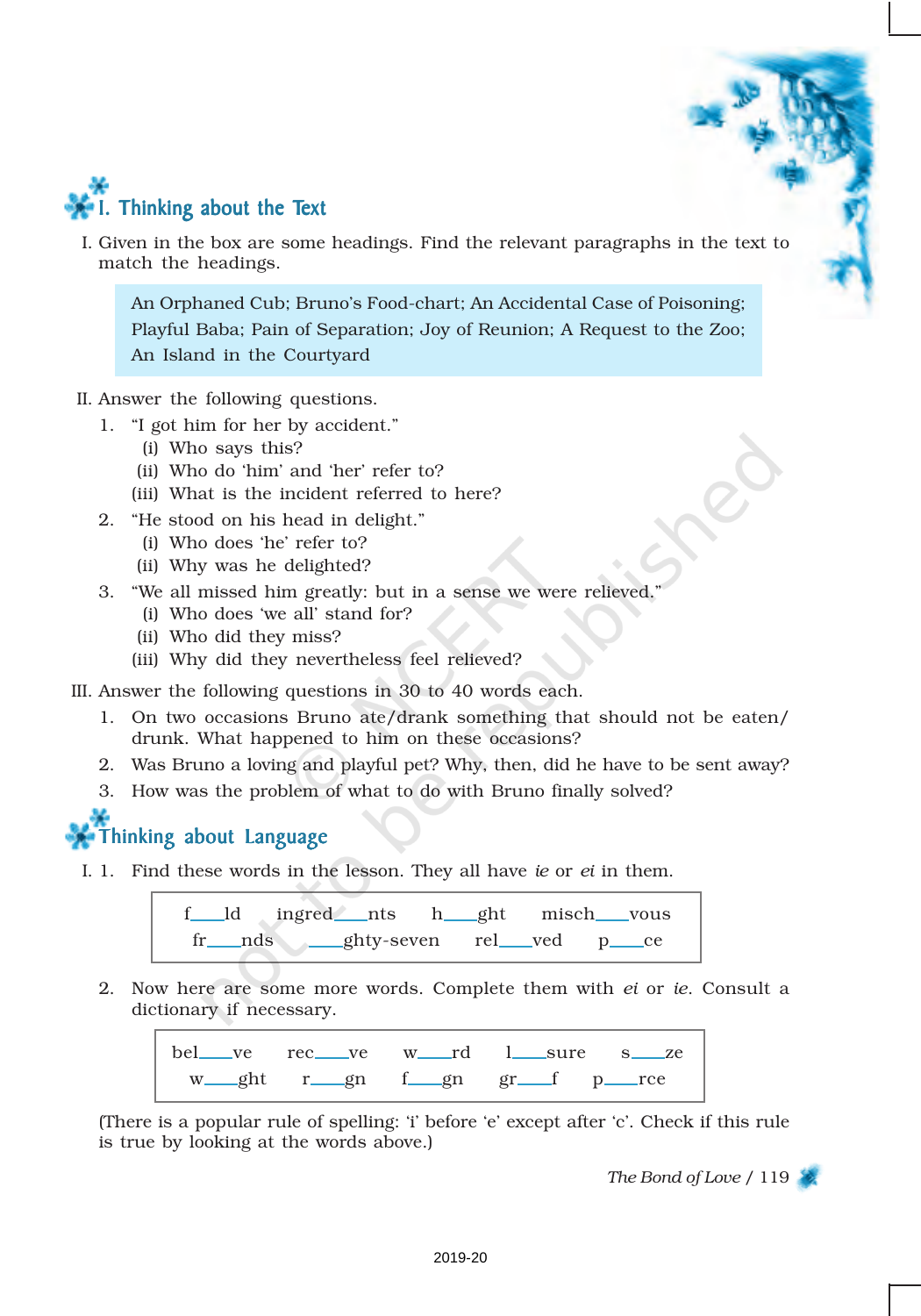II. Here are some words with silent letters. Learn their spelling. Your teacher will dictate these words to you. Write them down and underline the silent letters.

| knock | wrestle | walk   | wrong    |
|-------|---------|--------|----------|
| knee  | half    | honest | daughter |
| hours | return  | hornet | calm     |
| could | sign    | island | button   |

III. How to look at an Index

An index is a list of names or topics that are to be found in a book. It is a list arranged in alphabetical order at the end of a book.

The following paragraph shows that the doctor is consulting the index of a medical book to find out which injection is appropriate for Bruno.

"Out came his medical books, and a feverish reference to index began: What poison did you say, sir?" "Barium carbonate". "Ah yes—B—Ba— Barium Salts—Ah! Barium carbonate! Symptoms—paralysis treatment—injections of ... Just a minute, sir. I'll bring my syringe and the medicine."

1. You have read about the French Revolution and you want to know more about the Third Estate in the context of the French Revolution. You can refer to the index of the book *Living World History* by T. Walter Wallbank and Arnold Schrier:

*Page no. 813*

French-Algerian War, 696 French and Indian War, 370, 401 French Revolution, 393, 404 - 405, 408, 427, 489 Freud (froid), Sigmund [1856 - 1939], 479, *illus*, 477 Frobisher (frōʻbish ər), Martin [1535? – 1594], 321, 338

*Page no. 826*

Third Coalition, 415 Third Communist International. See Comintern Third Estate (France), 404, 405 Third Reform Bill, 454 Third Reich (rīH), 641, 643, 652, 653

On which pages in this book will you find information about the French Revolution and the Third Estate?

2. To know what 'Food Security' and 'Minimum Support Price' mean in the context of the economic growth of a country you can go to the subject index given below from *Poverty and Famines — An Essay on Entitlement and Deprivation* by Amartya Sen. Under which heading in the index are you likely to find these topics?

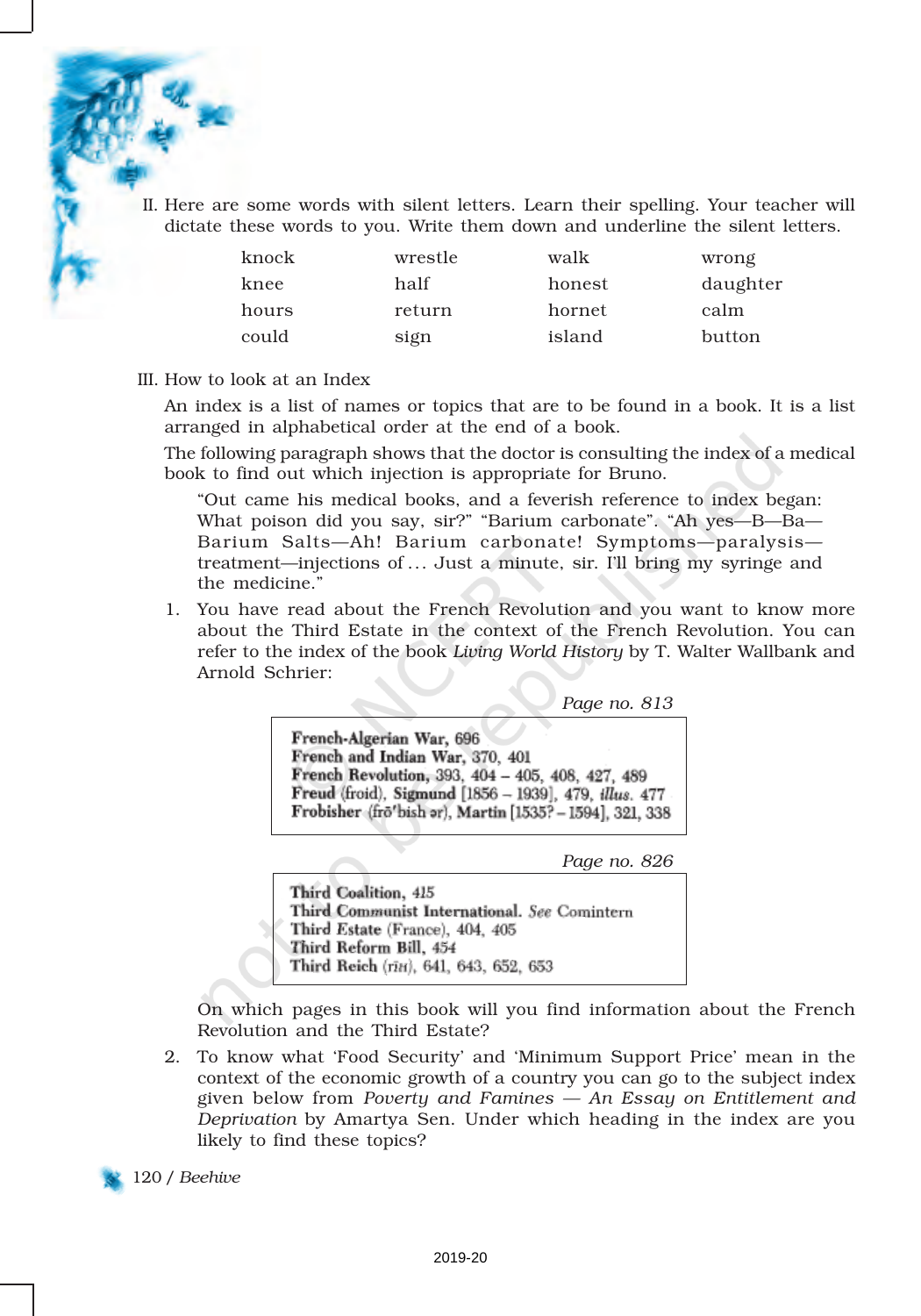



Famine relief, 43, 57, 87-8, 96-8, 116-17,  $131 - 2$ Fishermen, 51, 67-9, 71, 72-3, 78, 119 Finland, 213 Floods, 52-3, 58, 131-2, 147-8 Food availability decline (FAD thesis), 6-7, 7-8, 41-2, 43-4, 53, 57-63, 80-1, 82-3, 88-93, 111, 117-20, 125 137, 141, 153, 154-6, 157-8, 162 Food countermovement, 94, 138, 160-2 Food habits, 12-3, 25-6, 45, 50, 164

3. Given below is a portion of an index page from the book, *French's Index of Differential Diagnosis*, edited by F. Dudley Hart M.D., F.R.C.P.

| $-$ pulmonary fibrosis $\ldots$ 346<br>$=  -$ osteo-arthropathy 271<br>- - pyrexia - 636, 643<br>- - rigors 669, 671<br>- - vomiting  804<br>Bronchitis, acute, causing<br>cough 178<br>$- - -$ haemoptysis  322<br>- associated with costo-<br>chondral swellings  133<br>- emphysema  131<br>$-$ - mediastinal emphy-<br>sema 605<br>- capillary, causing head<br>retraction 325, 328<br>- casts in sputum<br>- causing epistaxis  240<br>- in children, pertussis<br>distinguished from  178 | -- chronic, associated with<br>yellow nail syndrome 519<br>- - bacterial infection<br>complicating  729<br>- causing cough $179, 182, 223$<br>$ -$ dyspnoea 222, 223, 229<br>$ -$ haemoptysis $.322$<br>$ -$ nutmeg liver $.463$<br>$\leftarrow$ - cigarette smoking<br>causing  223<br>$-$ - heart failure due to  82<br>Bronchitis, chronic, contd.<br>$ +$ simulating indigestion 583<br>$\sim$ - sputum of, during<br>$-$ = $\frac{3m}{2}$ = production in 727, 729<br>- complicating incomplete<br>sternal fusion 130<br>- coughing in, causing<br>surgical emphysema235. |
|-------------------------------------------------------------------------------------------------------------------------------------------------------------------------------------------------------------------------------------------------------------------------------------------------------------------------------------------------------------------------------------------------------------------------------------------------------------------------------------------------|--------------------------------------------------------------------------------------------------------------------------------------------------------------------------------------------------------------------------------------------------------------------------------------------------------------------------------------------------------------------------------------------------------------------------------------------------------------------------------------------------------------------------------------------------------------------------------|
|                                                                                                                                                                                                                                                                                                                                                                                                                                                                                                 |                                                                                                                                                                                                                                                                                                                                                                                                                                                                                                                                                                                |

Study the entries and find out whether the following topics are discussed in the book.

- (i) bronchitis due to cigarette smoking
- (ii) heart failure due to bronchitis
- (iii) bronchitis in children

#### IV. 1. The Narrative Present

Notice the incomplete sentences in the following paragraphs. Here the writer is using incomplete sentences in the narration to make the incident more dramatic or immediate. Can you rewrite the paragraph in complete sentences?

(You can begin: The vet and I made a dash back to the car. Bruno was still floundering ... )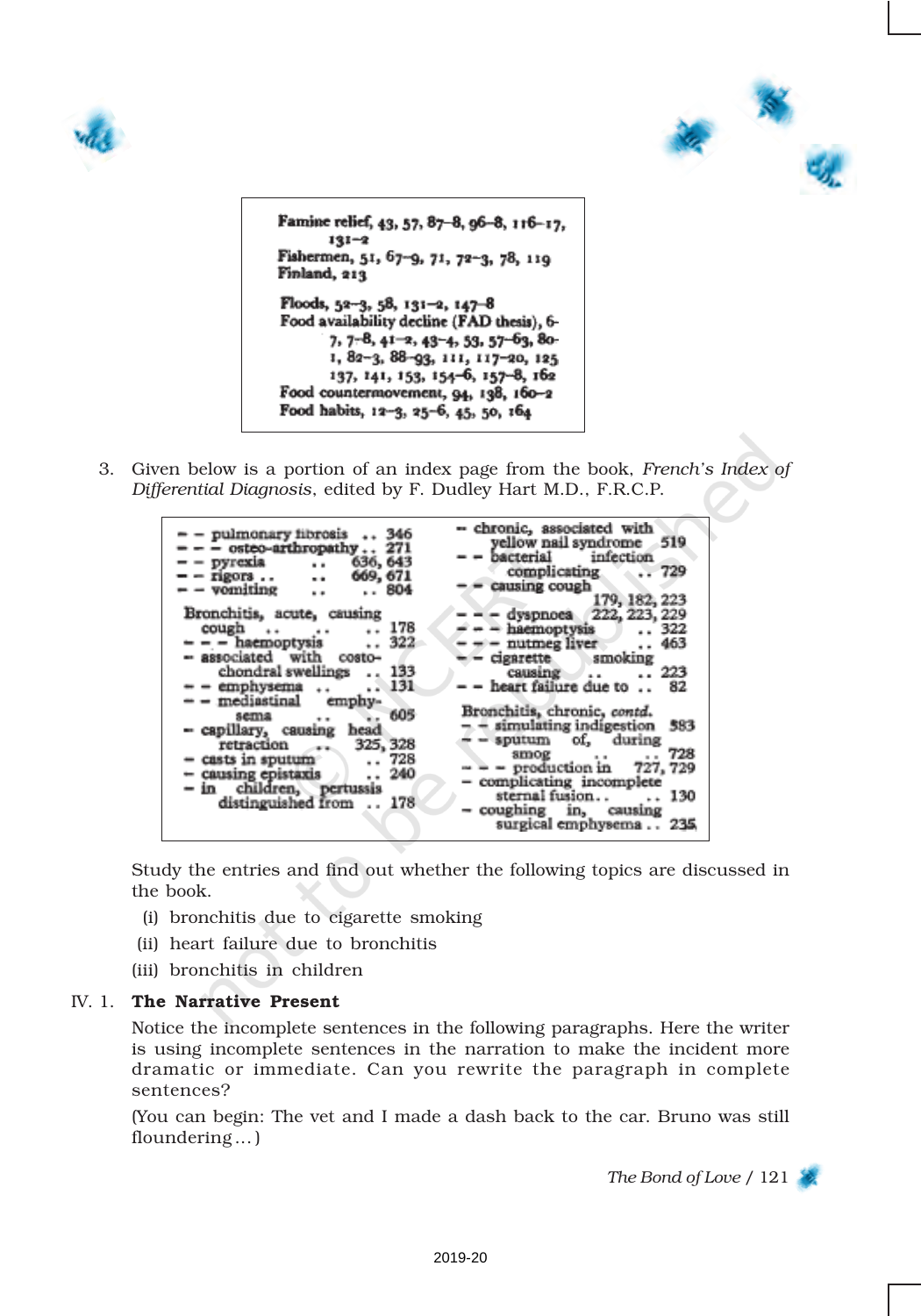



(i) A dash back to the car. Bruno still floundering about on his stumps, but clearly weakening rapidly; some vomiting, heavy breathing, with heaving flanks and gaping mouth.

Hold him, everybody! In goes the hypodermic—Bruno squeals — 10 c.c. of the antidote enters his system without a drop being wasted. Ten minutes later: condition unchanged! Another 10 c.c injected! Ten minutes later: breathing less stertorous — Bruno can move his arms and legs a little although he cannot stand yet. Thirty minutes later: Bruno gets up and has a great feed! He looks at us disdainfully, as much as to say, 'What's barium carbonate to a big black bear like me?' Bruno is still eating.

(ii) In the paragraphs above from the story the verbs are in the present tense (eg. hold, goes, etc.). This gives the reader an impression of immediacy. The present tense is often used when we give a commentary on a game (cricket, football, etc.), or tell a story as if it is happening now. It is, therefore, called the narrative present.

You will read more about the present tense in Unit 10.

#### 2. Adverbs

Find the adverbs in the passage below. ( You've read about adverbs in Unit 1.) We thought that everything was over when suddenly a black sloth bear came out panting in the hot sun. Now I will not shoot a sloth-bear wantonly but, unfortunately for the poor beast, one of my companions did not feel that way about it, and promptly shot the bear on the spot.

- (i) Complete the following sentences, using a suitable adverb ending in  $-ly$ .
	- (a) Rana does her homework .
	- (b) It rains in Mumbai in June.
	- (c) He does his work .
	- (d) The dog serves his master  $\Box$
- (ii) Choose the most suitable adverbs or adverbial phrases and complete the following sentences.
	- (a) We should \_\_\_\_\_\_\_\_\_\_\_\_\_\_\_\_\_ get down from a moving train. (never, sometimes, often)
		- (b) I was \_\_\_\_\_\_\_\_\_\_\_\_\_\_\_\_ in need of support after my poor performance. (badly, occasionally, sometimes)
		- (c) Rita met with an accident. The doctor examined her . (suddenly, seriously, immediately)

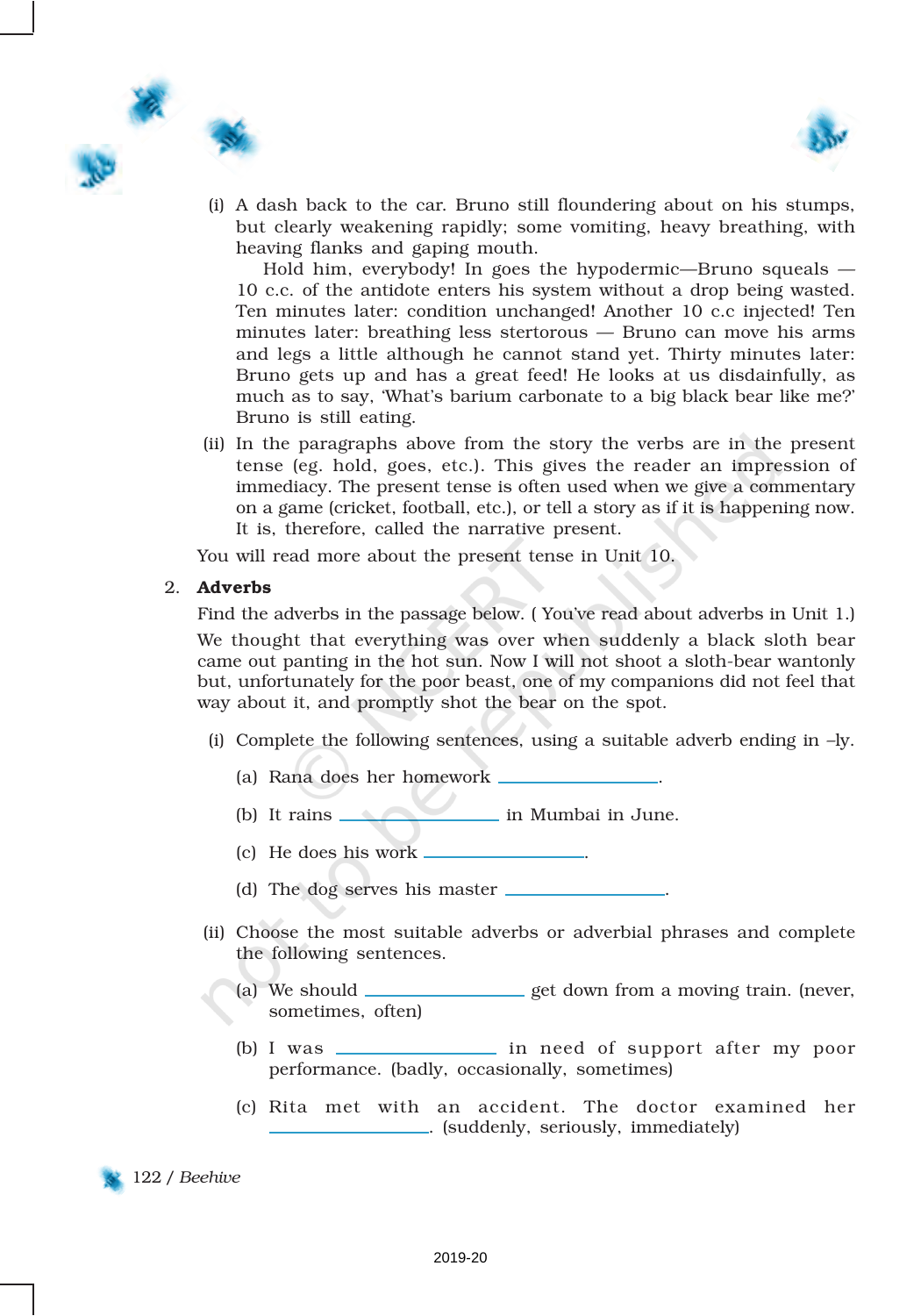3. Take down the following scrambled version of a story, that your teacher will dictate to you, with appropriate punctuation marks. Then, read the scrambled story carefully and try to rewrite it rearranging the incidents.

A grasshopper, who was very hungry, saw her and said, "When did you get the corn? I am dying of hunger." She wanted to dry them. It was a cold winter's day, and an ant was bringing out some grains of corn from her home. She had gathered the corn in summer.

"I was singing all day," answered the grasshopper.

"If you sang all summer," said the ant, "you can dance all winter."

"What were you doing?" asked the ant again.

The grasshopper replied, "I was too busy."

"I collected it in summer," said the ant. "What were you doing in summer? Why did you not store some corn?"



'Animals also feel the pleasure of love and the pain of separation'.

Make a presentation by giving examples from your own experience.



Pets have unique care and handling requirements and should only be kept by those with the commitment to understand and meet their needs. Give your argument *in support of* or *against* this statement.

or

There is an on-going debate on whether snake charmers should continue in their profession. You can get some idea about the debate from the newspaper clipping (*The Hindu*, 16 June 2004) given below. Read it, discuss in pairs or groups, and write either *for* or *against* the profession of snake charmers.

#### *Report comes in support of snake charmers*

#### By Our Staff Reporter

NEW DELHI, JUNE 15. Over 30 years after the introduction of the Wildlife Protection Act (WPA) that banned the catching of snakes in India, a small community of snake charmers continues to practise the trade catching over 400,000 snakes every year — which ultimately die — in defiance of the law.

A report based on new research by the Wildlife Trust of India (WTI), however, has strongly recommended that the traditional knowledge of the snake charmers and skills be now utilised for education and medicine by setting up *sapera* centres. This is mainly because the community has virtually no access to land, education or employment opportunities. They are dependent on snake charming to earn a livelihood. They trade around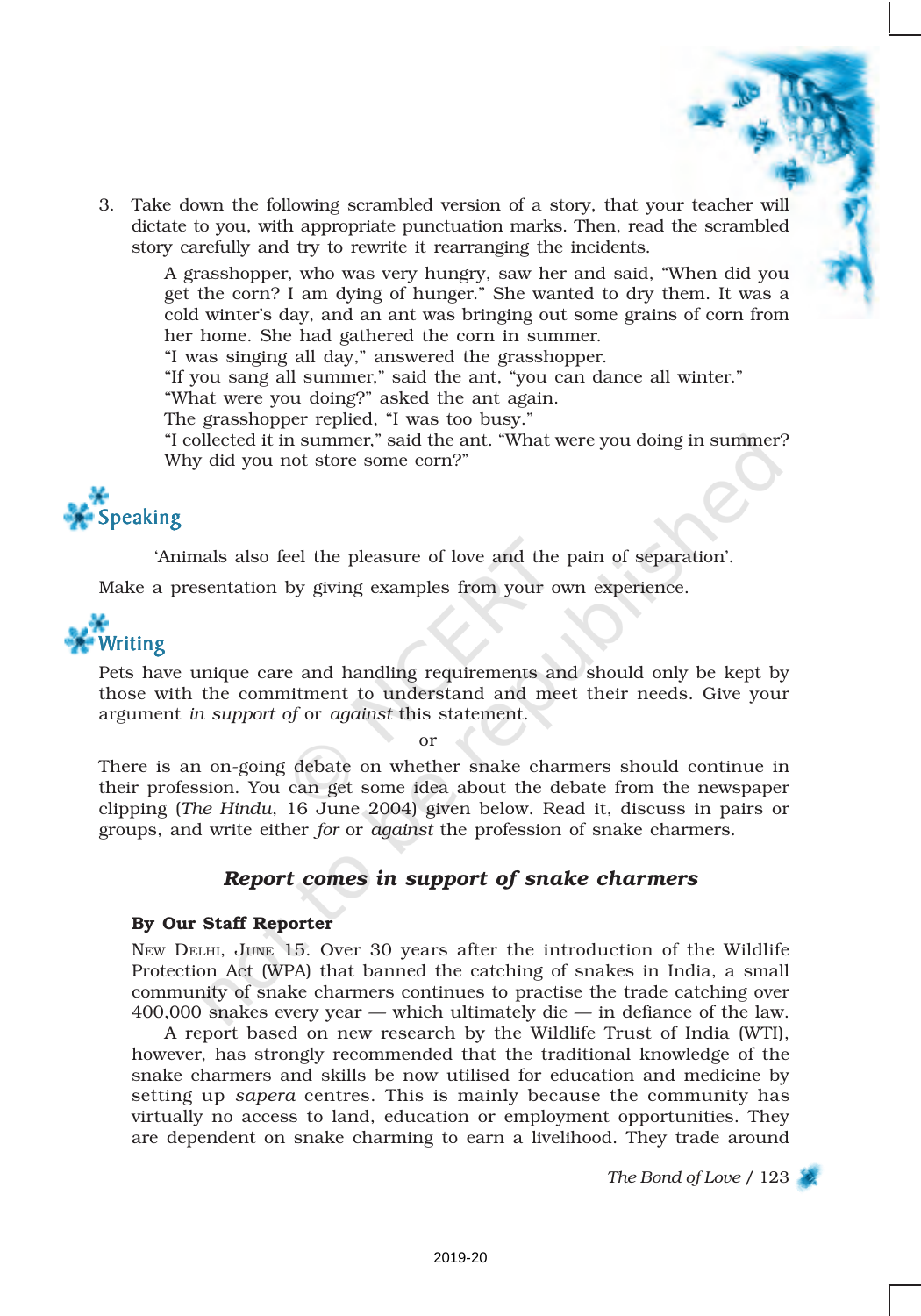

as vendors of traditional medicine, snake catchers and musicians. Ignorance about the law is quite common.

The report entitled 'Biodiversity, Livelihoods and the Law: The Case of the Jogi-Nath Snake Charmers of India' based on path-breaking research was formally released by the Inspector General of Forests, V.K. Bahuguna, along with a presentation by members of the *sapera* community in the Capital on Monday.

"Despite thirty years of the law being in existence, over 70 per cent of the Jogi-Naths are still dependent on snake charming to earn a livelihood. Ignorance about the law was quite common. None of them own land, even though they would like to,'' said Bahar Dutt, who led this research. Notably, most of those practising the trade in the current generation are all under 35 years of age.

Trapping occurs throughout the year and during their travels, though this activity increases during the monsoons. According to the data, each family on an average collects at least seven snakes.

Most snakes were force-fed and snake husbandry methods and health were found to be poor. "The snake charmers community council imposes a heavy fine on a person if the snake dies in his custody as it is considered an extremely bad omen. As a result, the snakes are released when the charmers realise that their condition is deteriorating,'' said Dutt. Their ambition to showcase the reptiles and earn money was not fulfilled, as they flouted four WPA provisions, for illegally possessing the animals, not feeding them properly, causing injuries by extracting teeth unscientifically and killing snakes for the valuable snake parts and bones. Their offence generally invites imprisonment for three to seven years and a fine up to Rs 25,000 in each case.

"On the positive side researchers found that the snake charmers possess a unique ability to handle venomous snakes with a tremendous knowledge of the different species and their behaviour. They are also called by local farmers to retrieve snakes, who would otherwise just kill them, from agricultural fields or human inhabited areas,'' she said.

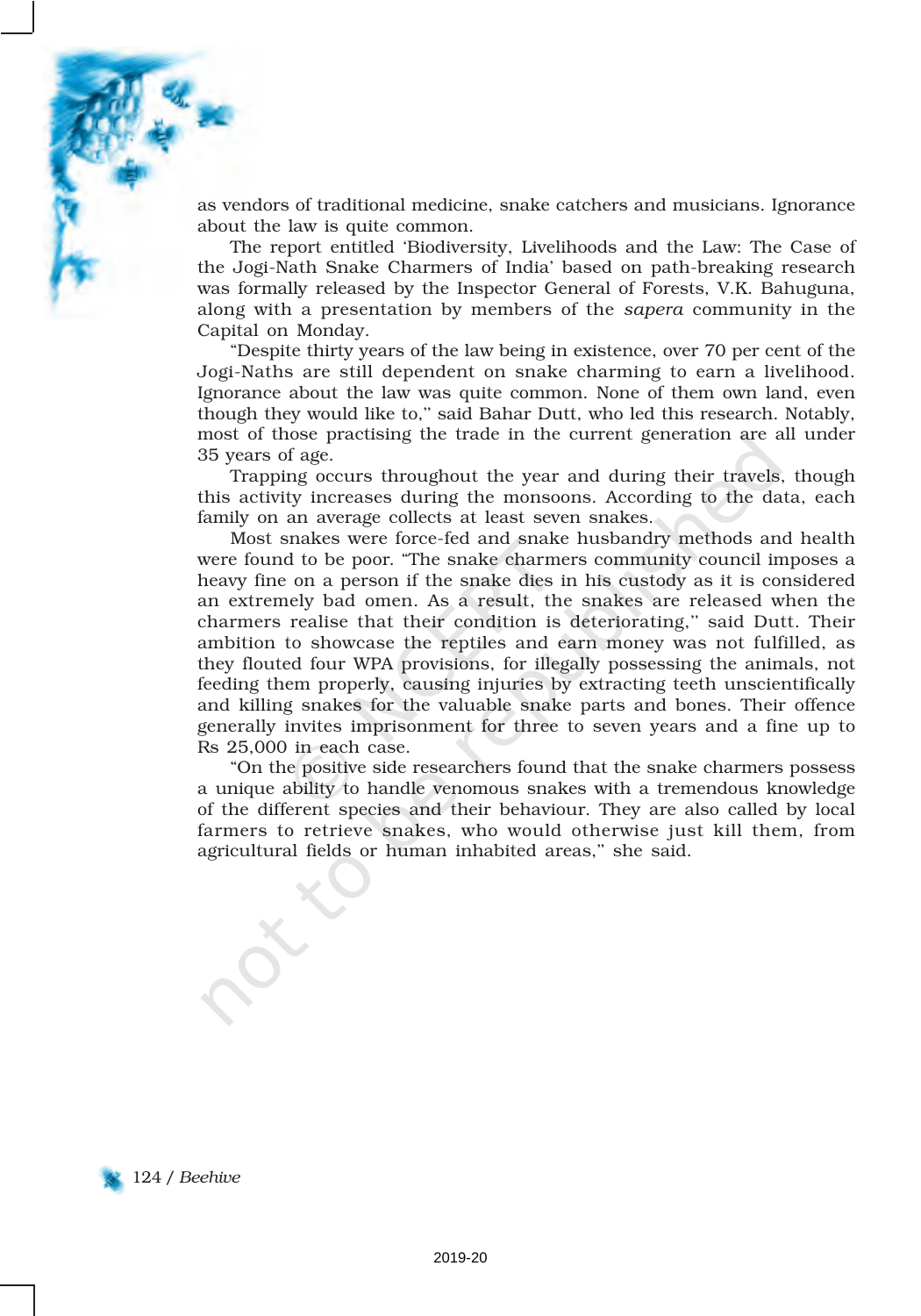



## The Snake Trying

*Most of us think of snakes as fearsome symbols of death. But the snake in this poem is itself a victim.*

> The snake trying to escape the pursuing stick, with sudden curvings of thin long body. How beautiful and graceful are his shapes! He glides through the water away from the stroke. O let him go over the water into the reeds to hide without hurt. Small and green he is harmless even to children. Along the sand he lay until observed and chased away, and now he vanishes in the ripples among the green slim reeds.

> > W.W.E. ROSS

#### **GLOSSARY**

reeds: water or marsh plants with thick stems

# Thinking about the Poem

- I. 1. What is the snake trying to escape from?
	- 2. Is it a harmful snake? What is its colour?
	- 3. The poet finds the snake beautiful. Find the words he uses to convey its beauty.
	- 4. What does the poet wish for the snake?
	- 5. Where was the snake before anyone saw it and chased it away? Where does the snake disappear?